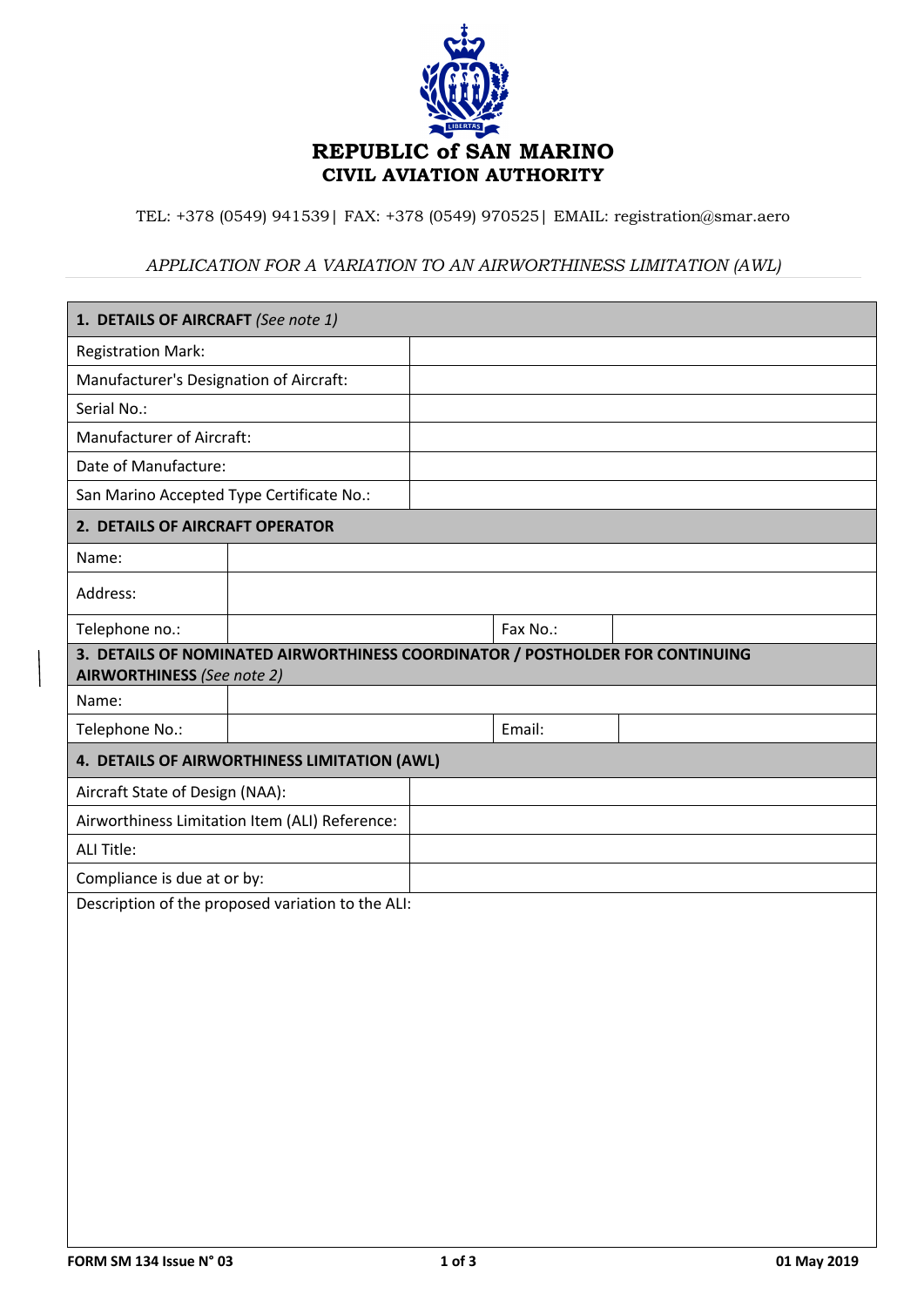| 5. DETAILS OF THE SAFETY CASE FOR WHICH THE VARIATION IS REQUESTED (SEE NOTE 3)                                                                                                                             |                                                                                                               |                                          |  |  |  |
|-------------------------------------------------------------------------------------------------------------------------------------------------------------------------------------------------------------|---------------------------------------------------------------------------------------------------------------|------------------------------------------|--|--|--|
| Details of the operator's safety case and risk assessment under the SMS.                                                                                                                                    |                                                                                                               |                                          |  |  |  |
|                                                                                                                                                                                                             |                                                                                                               |                                          |  |  |  |
|                                                                                                                                                                                                             |                                                                                                               |                                          |  |  |  |
|                                                                                                                                                                                                             |                                                                                                               |                                          |  |  |  |
|                                                                                                                                                                                                             |                                                                                                               |                                          |  |  |  |
|                                                                                                                                                                                                             |                                                                                                               |                                          |  |  |  |
|                                                                                                                                                                                                             |                                                                                                               |                                          |  |  |  |
|                                                                                                                                                                                                             |                                                                                                               |                                          |  |  |  |
| Yes<br>$\overline{\phantom{a}}$ No<br>Attachments are included:                                                                                                                                             |                                                                                                               |                                          |  |  |  |
|                                                                                                                                                                                                             |                                                                                                               |                                          |  |  |  |
| 6. AIRWORTHINESS COORDINATOR OR POST HOLDER FOR CONTINUING AIRWORTHINESS DECLARATION<br>I hereby declare that to the best of my knowledge the particulars entered on this application are accurate in every |                                                                                                               |                                          |  |  |  |
| respect.                                                                                                                                                                                                    |                                                                                                               |                                          |  |  |  |
|                                                                                                                                                                                                             | I agree to pay all charges in connection with this application in accordance with the current Scheme of Fees. |                                          |  |  |  |
| Date:                                                                                                                                                                                                       |                                                                                                               | Position of Applicant:                   |  |  |  |
|                                                                                                                                                                                                             |                                                                                                               |                                          |  |  |  |
| Name of Applicant:                                                                                                                                                                                          |                                                                                                               | Signature of Applicant:                  |  |  |  |
| <b>CAA SMR USE ONLY</b>                                                                                                                                                                                     |                                                                                                               |                                          |  |  |  |
| Date Application                                                                                                                                                                                            |                                                                                                               | Date of                                  |  |  |  |
| Received:<br>Comments:                                                                                                                                                                                      |                                                                                                               | Recommendation:                          |  |  |  |
|                                                                                                                                                                                                             |                                                                                                               |                                          |  |  |  |
|                                                                                                                                                                                                             |                                                                                                               |                                          |  |  |  |
| Name of<br>Airworthiness Inspector:                                                                                                                                                                         |                                                                                                               | Signature of<br>Airworthiness Inspector: |  |  |  |
|                                                                                                                                                                                                             |                                                                                                               |                                          |  |  |  |
| <b>SAN MARINO CAA APPROVAL</b>                                                                                                                                                                              |                                                                                                               |                                          |  |  |  |
| Date:                                                                                                                                                                                                       |                                                                                                               |                                          |  |  |  |
| Variation Approved by                                                                                                                                                                                       |                                                                                                               | Signature:                               |  |  |  |
| (Name):                                                                                                                                                                                                     |                                                                                                               |                                          |  |  |  |